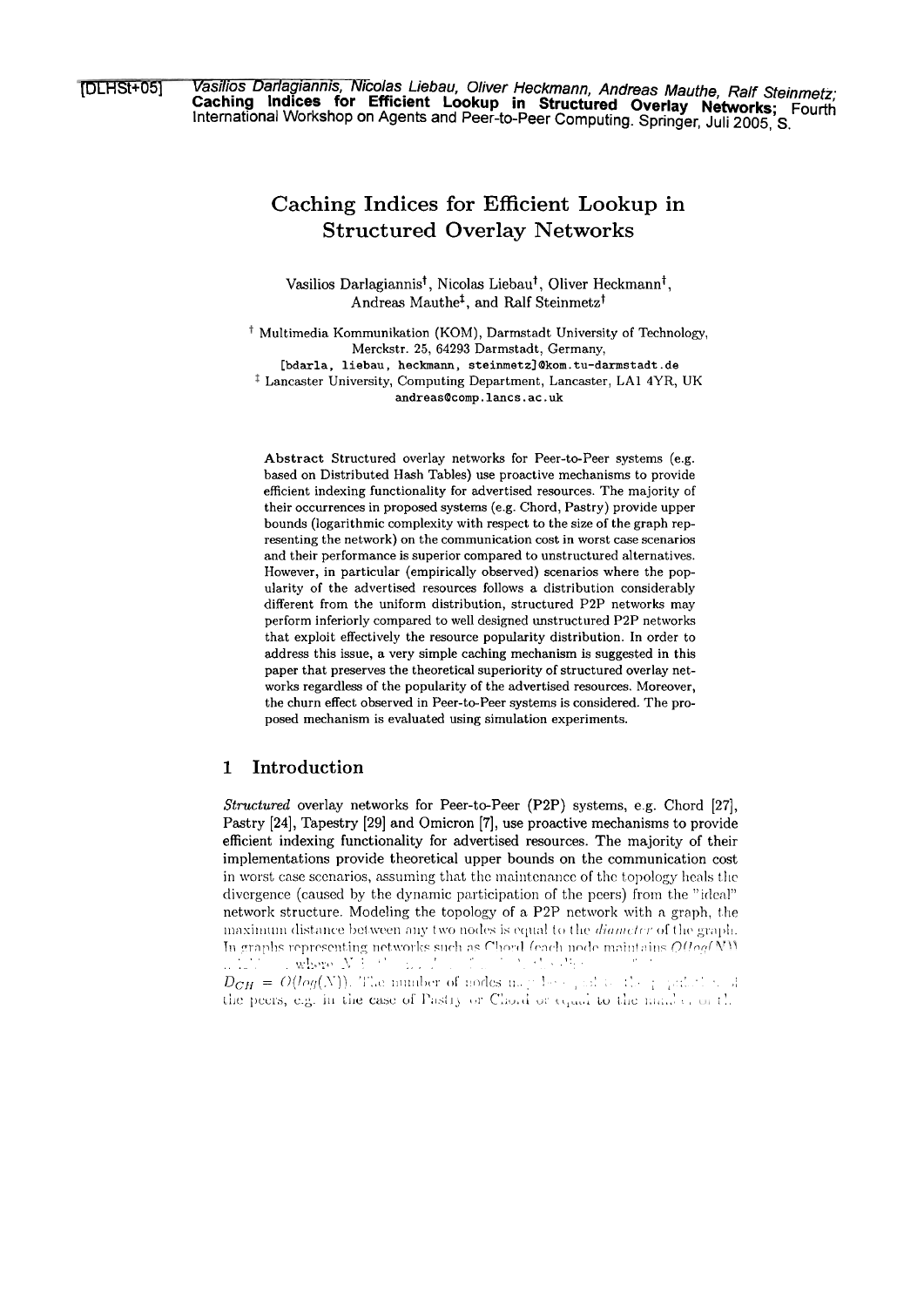constructed clusters of peers, e.g. in the case of the two-tier architecture of Omicron  $(D<sub>O</sub> = O(log(N/l))$ , where *l* is the average population of each cluster). However, a more useful metric to evaluate the communication cost for routing messages in structured overlay networks is the *average inter-peer distance.* The average cost for graphs such as the one representing Chord is  $\mu_{D_{CH}} = D_{CH}/2$ **[27].** On the other hand, the average inter-peer distance for networks such as Omicron based on de Bruijn graphs [5] is  $\mu_{D_0} \simeq D_0 - (k-1)^{-1}$ , where k is the degree of the nodes [13]. However, since the graph nodes in Omicron represent clusters of peers, the actual average inter-peer distance is smaller than the average inter-peer distance in Chord.

Structured overlay networks have been designed mainly to overcome the intrinsic scalability issue of *flat* and *unstructured* networks, such as Gnutella v0.4 [20]. However, for several reasons, structured overlay networks have not been utilized in widely-deployed P2P systems (with the exception of the Kademlia network [18]). Instead, system designers opt for *hierarchical* or *hybrid* approaches where a subset of peers (usually termed *ns super-peers,* or *ultra-peers)* is responsible for indexing and finding the advertised resources. Moreover, a number of mechanisms have been suggested to improve the performance of unstructured networks, e.g. expanding rings or multiple random walks [16]. The success of these mechanisms is based on the assumption of uneven popularity of the available resources. In fact, this assumption is validated by a number of empirical observations of file sharing systems (cf. [26], [9] and [4]) where the popularity of the resources is reported. While there is a disagreement on the exact distribution that describes the popularity of the resources (Zipf, lognormal, etc.), it can be safely concluded that it is not uniform.

Therefore, an interesting debate has arisen lately on whether structured overlay networks can perform efficiently if non-uniform popularity of resources is observed [15]. Apparently, structured networks perform equally well in any lookup request, thus, providing upper bounds, though not exploiting effectively the query frequency. Some hybrid approaches have been suggested to address this issue, such as hybrid PIER (141 or OceanStore [22]. Though, in these hybrid approaches the formation of two separate overlay networks is suggested, a structured one and an unstructured one to deal with unpopular and popular queries, respectively. The shortcomings and weaknesses of these solutions are mainly (i) the increased complexity, (ii) the additional maintenance cost that is out-of-band, (iii) the lack of adaptability to both uniform and non-uniform distributions and (iv) the increased delay when the initial overlay network selection for searching the resource fails and the fall-back alternative must be followed.

The aforementioned concerns are taken into account in the solution investigated in this paper. A simple though efficient mechanism is suggested that capitalizes on the adequateness of caching resources following non-uniform distributions and the higher interest of the P2P users to a relatively small subset of the available resources. It extends the capabilities of structure leavel you to works without any additional maintenance effort and very low additional restring cost compared to the original algoritims of structured networks in worst case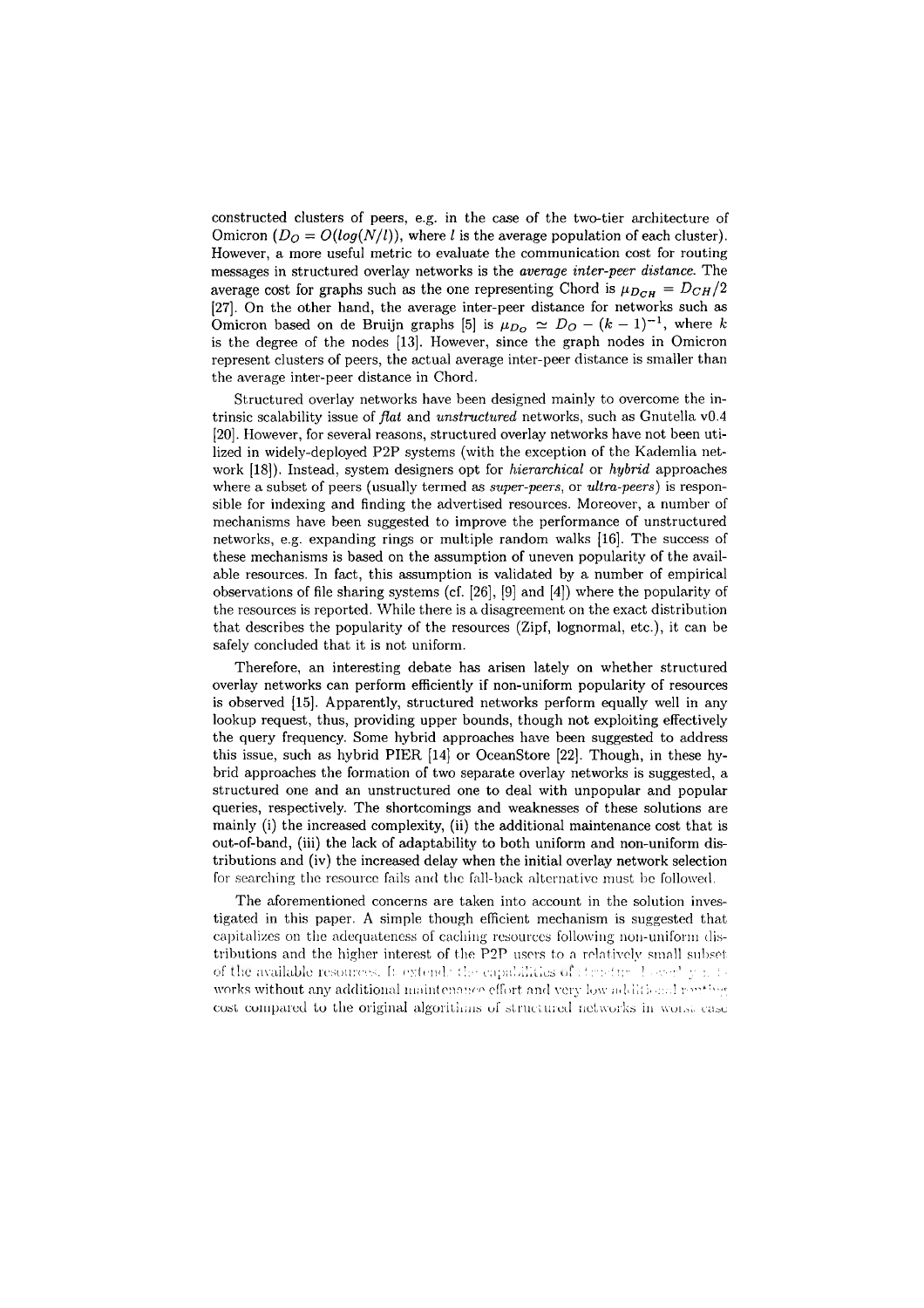scenarios where the cache is not properly updated. No extension of their signalling protocols is required, thus, avoiding increasing further the complexity of their operation<sup>1</sup>. Merely, we invest on existing information collected through the normal network operation to improve the routing performance. The observed churn rate of the **P2P** networks, which is the most critical factor (together with the popularity distribution) is considered in our simulation experiments. While caching methods have been proposed for unstructured or hybrid overlay networks (cf. **[17], [12]),** they lack investigation on the structured counterparts. Moreover, several caching mechanisms have been extensively used for increasing the performance of Web technologies [I].

The rest of the paper is organized as follows. In Section **2** the proposed mechanism and its advantages, together with the related algorithms are presented. Afterwards, the simulation experiments are described in Section **3,** followed by the related work in Section 4. The paper is concluded in Section 5.

#### **2 Index caching mechanism**

## 2.1 Basics

In the common design approaches of structured overlay networks, e.g. based on Distributed Hash Tables (DHTs) [2], queries are forwarded via intermediate peers towards the destination peer that is responsible for the part of the DHT which includes the globally unique identifier (GUID) characterizing the query. It is only the destination peer(s) that has the required information to reply to the query. Such design is suitable for evenly popular items since there is nonambiguous mapping of the resources to the system and the workload is evenly distributed. Thus, in such designs it is necessary to follow the whole path before it is possible to match the query.

The common core functionality provided by the majority of structured overlay networks could be described by the following basic operations:

- 1. The Routing operation that requires the construction of a routing table for selecting the most "promising" neighbor to forward the queries.
- 2. The Indexing operation that constructs and updates the necessary distributed data structures for replying to queries.
- 3. The Maintenance operation that maintains the ideal network topology so that the theoretical upper bounds for the communication cost in worst case scenarios can be met.

Chord, Pastry and Tapestry are examples of structured networks that offer the aforementioned functionality. However, Omicron [7] suggests an additional function, that of *caching* to offer more efficient services, though it is proposed as an optional functionality for systems dealing with non-uniformly popular resources. The exploitation of the adequate design of the caching mechanism for  $\frac{1}{2}$ .

and maniformal networks and a  $\sim_{L^2(\mathbb{R}^n-1)}$  and then their counterparts.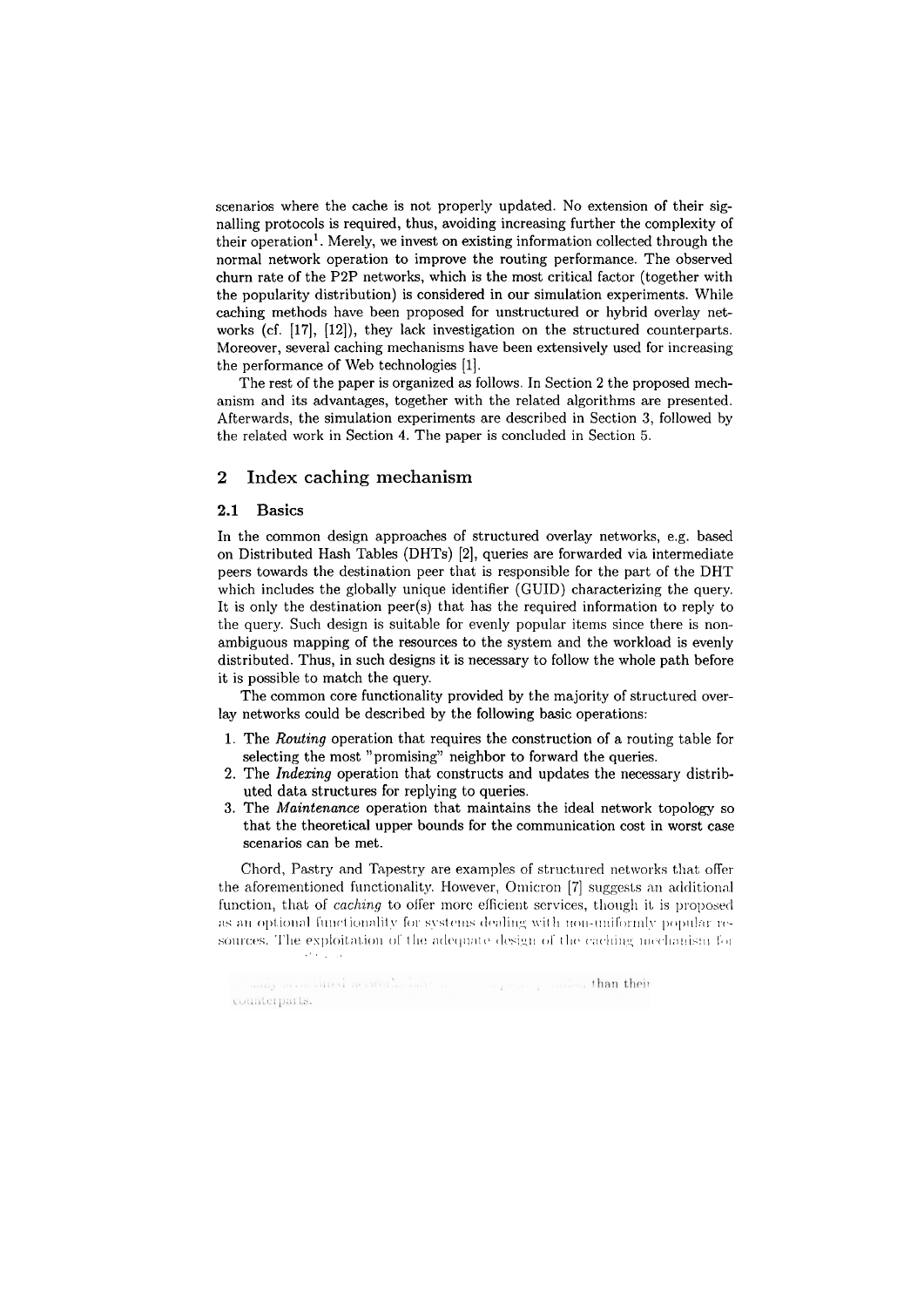## **2.2** Mechanism design

The rationale behind the caching mechanism is described as follows. Since peers participate both in generating queries and routing them towards the destination, it may be advantageous to reuse the information gained from the replies they received from locally generated queries. Thus, peers may provide directly the position of the requested resource instead of forwarding the query until it reaches the final DHT destination. Moreover, if peers monitor the popularity of forwarded requests, they could additionally consider caching the most popular of them provided that they hold the necessary indexing information. A simple mechanism to develop such indexing knowledge is to modify the semantics of the routing procedure. For popular requests, intermediate peers may consider storing locally the incoming queries and generate identical ones (though originated at the intermediate peer) and forward them instead of the original queries. The received replies can be used both to reply the stored pending queries and to populate the local cache with useful and popular information. However, the gathered information may be used for a maximum amount of time  $t_{Th}$  that depends on the peer uptime distribution [8]. In fact,  $t_{Th}$  defines the maximum time a cache entry can be used, thereby, providing a simple mechanism deal with the high churn rate. Expired entries are removed from the cache after the  $t_{Th}$  time.



**Figure** 1. Lookup operation using cache indices.

The proposed scheme is illustrated in Figure 1 using a Chord-like structured network. There, at time  $t_1$  peer  $Q_1$  queries for a resource indexed at peer *D* (Figure 1(a)). Assume that peer I considers that the specific query is popular. Then, instead of forwarding the query, peer  $I$  generates an identical query that eventually arrives at peer  $D$ . Peer  $D$  replies to peer  $I$ , which both updates the local cache and provides the reply to peer  $Q_1$ . Apparently, peer  $\overline{Q_1}$  may also. , ., . , !,,. tri ,..... - I;;.'..,:.' ,, Ir2f!!0:~', :...,,,;,>:: ,. .; , , , . . . .,, . , , . . . , . . at time  $t_2$ , with  $t_1 < t_2 < t_1 + t_{Th}$  (where  $t_{Th}$  is the threshold time indicating that the cache content is valid with high probability), poor  $Q_2$  queries for the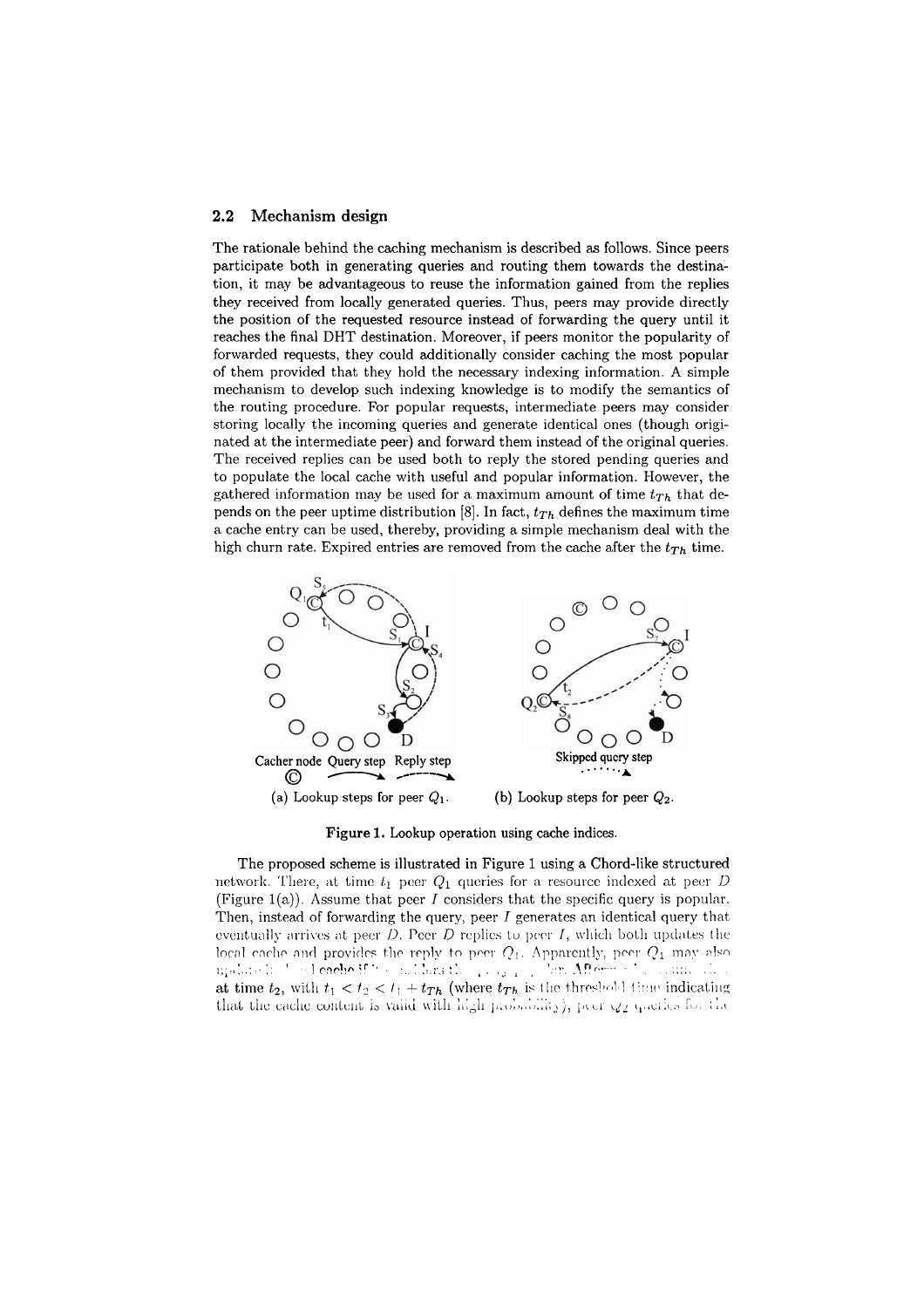same item and peer  $I$  is in the path towards peer  $D$ . In that case peer  $I$  provides the cached information to peer  $Q_2$  immediately skipping the rest of the lookup steps towards D (Figure 1(b)). Furthermore, peer  $Q_2$  may update its local cache if it considers the query popular. However, in the latter case it is important to consider the "aging" of the information as it is not directly provided by peer "D", but from a cached index. Peer  $Q_2$  has to set the lifetime of the entry in the cache to  $T_{Th} = T_{Th} - (t_2 - t_1)$ .

Two important factors drive the design mechanisms of caching. First, the scalability of the solution can be only provided if the size of the information that is additionally requested by each peer is constant. However, this constraint is not necessarily a practical limitation since this mechanism is designed to operate in systems where a small portion of the resources is frequently requested. Thus, each peer can locally decide which resources are popular by simply using a counter and the elapsed time since the first accounted appearance to estimate the rate of querying them and maintain the  $c$  most popular resources.

The second critical factor that has to be considered is the high churn rate of the peers. Nonetheless, conditional reliability mechanisms [8] may reduce the side-effects. Naturally, popular resources are being held by several peers. Assuming that the responsible DHT nodes can provide back either the complete set of these peers or an adequate subset of them, the intermediate peers have sufficient information for locating a reliable peer that is still alive.

|      |          |      | Key Expiration Frequency Window reset   Indices   Pending queries   Marked |  |
|------|----------|------|----------------------------------------------------------------------------|--|
|      |          |      |                                                                            |  |
| <br> | $\cdots$ | <br> |                                                                            |  |
|      |          |      |                                                                            |  |

**Figure** 2. Abstract description of the cache structure.

The proposed cache structure is illustrated in Figure 2. Each row contains information for a single advertised resource. The first field includes the key of the resource. The second field contains the Expiration timer set to the maximum lifetime of the cache entry. As it has already been mentioned, to set the value of the expiration time the "age" of the index has to be considered. This mechanism assumes that also the indexing mechanism uses an expiration timer to remove old advertisements<sup>2</sup>. The third field is the Frequency field, which is a local counter that indicates how many times a query for that item has arrived on the particular intermediate peer. The value of the counter is reset periodically and the Window *reset* field stores that time. The fifth field includes the list of collected *Indices* about peers that posses the requested resources and may be directly contacted. The subsequent field contains the list of the *Pending queries* for this resource. Finally, the *Marked* field indicates that the cache replacement algorithm has selected this cutry to be removed from the cache. However, the list of pending

| $\left\  \ldots \right\ $ [25] is an example a finite                               | mondering education of the American | <b>LIOH LIL</b> |
|-------------------------------------------------------------------------------------|-------------------------------------|-----------------|
| to remove old advertisements, ray success of the advertisements on $\mathbb{R}^n$ . |                                     |                 |
| re-advertised their <b>services an</b> d resources.                                 |                                     |                 |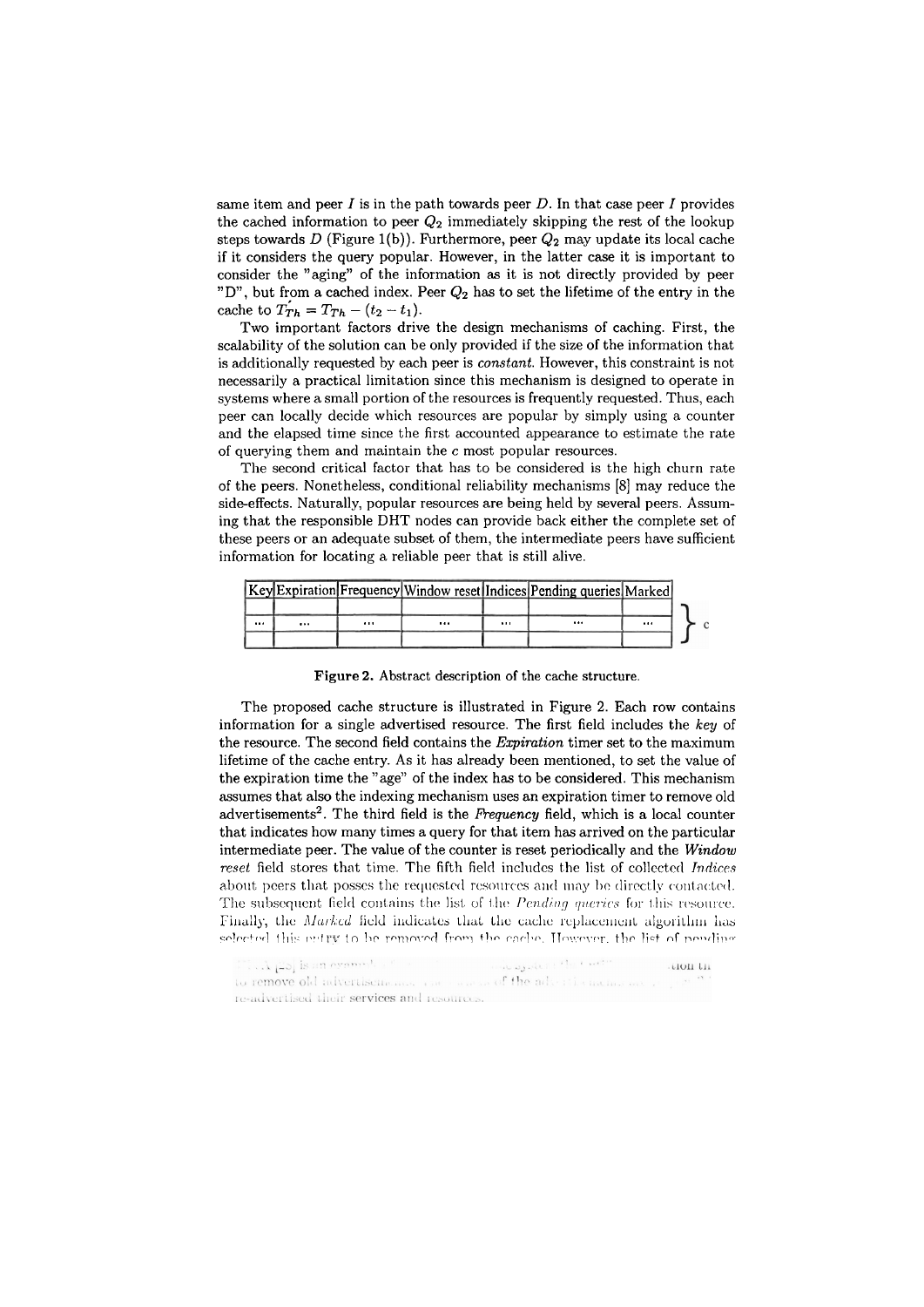queries for this resource is not empty and the deletion of the selected entry has to be delayed until the reply will be received and the pending queries replied.

Further, an additional characteristic that may be successfully exploited to increase the efficiency of the structured networks is the fact that peers are also owners of resources. In cases where the requested resource is being hold locally on the intermediate peer it can be safely provided to the requestor. It may be additionally argued that instead of developing the index caching mechanism, intermediate peers can provide the requested resources themselves. Nevertheless, this possibility is application depended and many factors (e.g. copyrights, technical limitations, system design) have to be considered. Moreover, if further constraints apply (e.g. find a resource or service provider in the closest vicinity to the requestor) this solution may not provide optimal performance.

## **2.3 Algorithms**

Several cache replacement policies have been developed to fit to the requirements of different problems (cf. least frequently used (LFU) **[23],** least recently used (LRU) and LRU-K [19]). In fact, the replacement policy adopted for the indices cache on each peer is a variation of the LFU algorithm, which is further enhanced with timeouts on the maximum lifetime of each entry. The latter improvement is mandatory for capturing the dynamics of P2P overlay networks. The pseudocode of the LFU variation is provided in Algorithm 2.1. If there is an entry with 0 popularity and no pending queries, then this entry is removed. Otherwise, the least popular entry is returned<sup>3</sup>.

```
Algorithm 2.1: LFU-REPLACEMENT(cache, pendingQueries)found = cache.get(1)for i \leftarrow 2 to cache.size()
{\mathcal{L}} query List = pendingQueries.remove(i)if (cache.get(i).popularity == 0 \text{ and } queryList.isEmpty())\begin{bmatrix} \text{cache}.\text{remove}(i) \\ \text{time} \end{bmatrix}do
           return (null) 
  else if \check{\mathbf{f}} found.popularity > cache.get(i).popularity and
     ( not cache.get(i).isMarked())) 
  then \{found = cache.get(i)return (found)
```
The pseudo-code for filling a cache entry with information obtained from a reply is listed in Algorithm 2.2. Upon the reception of the reply all the pending queries are further replied. Moreover, if the cache entry is not marked, it is filled Ine pse<br>.eply is list<br>*queries* are<br>...  $\dim L$  ; and indexing information

**m** 

The popularity of an enery on a particular poet is calculate queries traversing this peer over the last time window.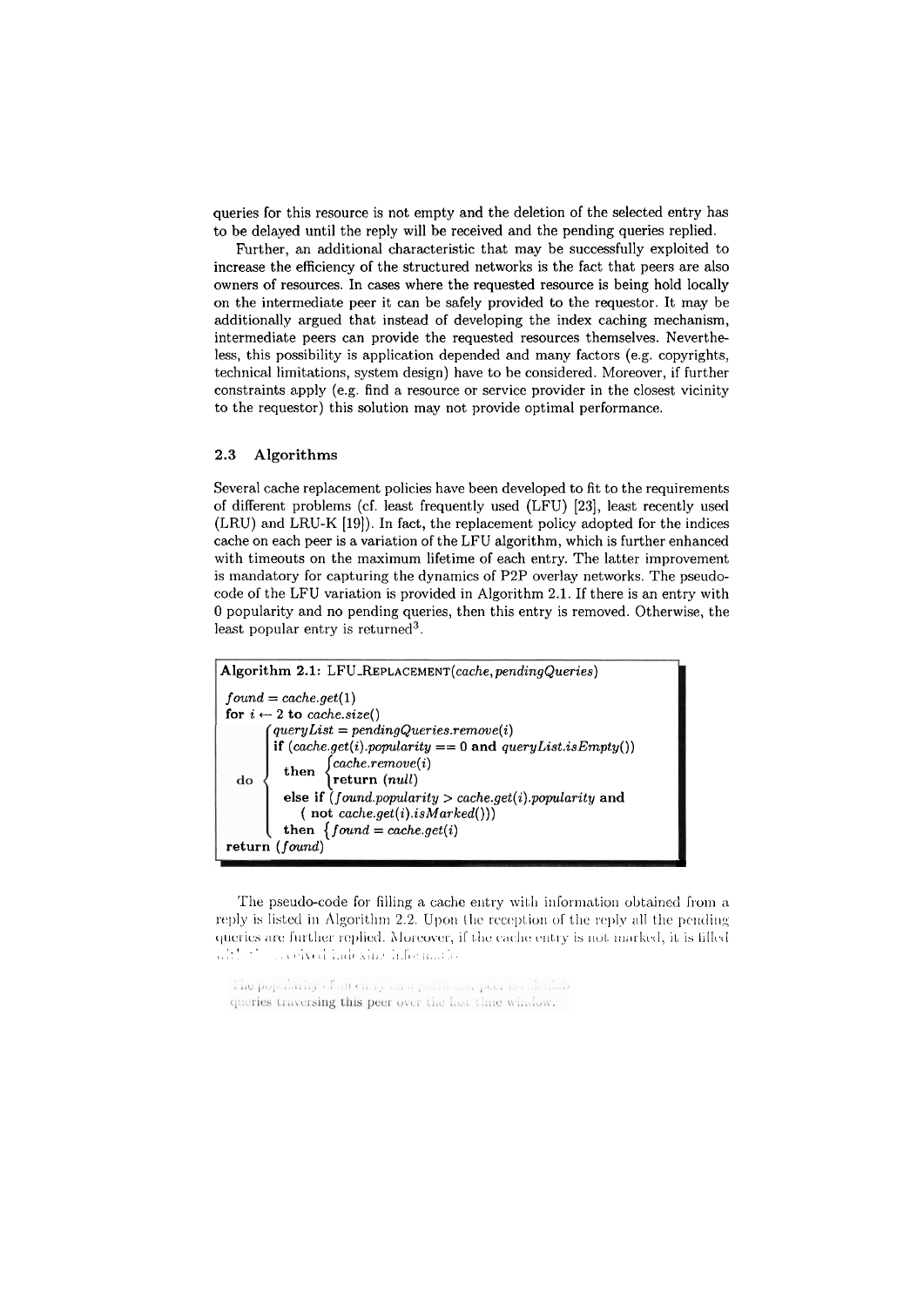



Finally the monday and the reprinting provided activity and completely the CI and

is set based on the error and the unit of the entry is a second the wone is created, otherwise the frequency field is updated. Further, it the family of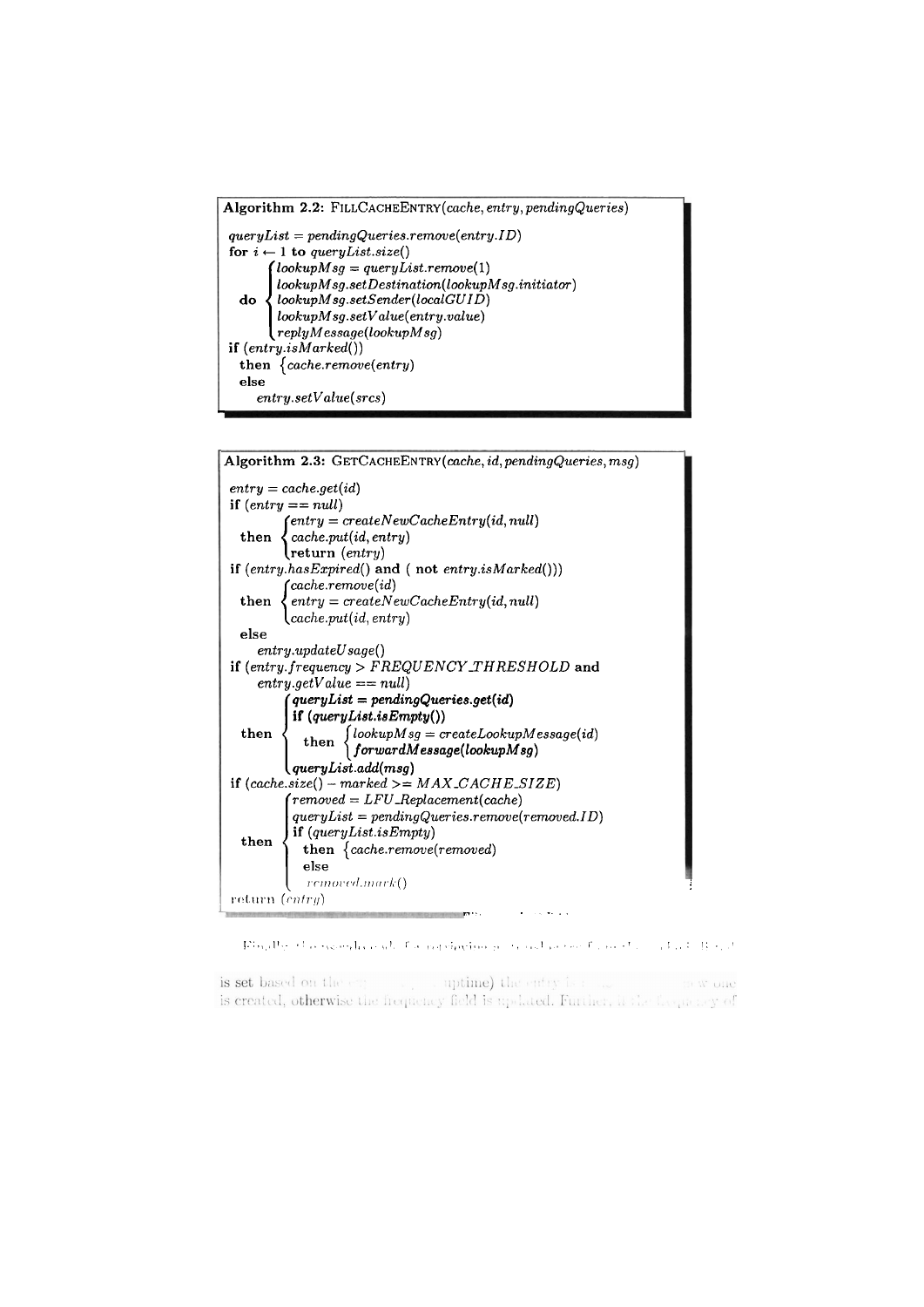the query is higher than a threshold then, the message is stored as a pending query and a new lookup message is being created for the queried GUID, if this is the first pending message<sup>4</sup>. Moreover, if the size of the cache has exceeded its maximum value, the least frequently used entry is either removed if no pending queries are present or is marked for deletion at the arrival of the reply.

## **3 Evaluation**

#### 3.1 Experiments description

The goal of the simulation experiments is to evaluate the performance improvement of the Chord network using the proposed indices cache mechanism and compare to the original network.

The simulation experiments have been performed using a general purpose discrete event simulator for P2P overlay networks [G]. The population of the peers is consisted of 4096 peers distributed randomly over a Cliord ring with key range of 65536. Peers and resources share the same key range. Each experiment lasts approximately 30 minutes of simulation time. Peers randomly select a resource to query every 20 seconds (asynchronously from each other). The process is repeated for 80 times resulting to a total number of approximately 327000 queries.

Peers start requesting the resources after a certain stabilization period. The probability distribution of the resource selection follows a lognormal distribution with parameters  $\mu = 0.82$  and  $\sigma = 2.9$  following the guidelines in [4]. The selection of the lognormal distribution over the Zipfian distribution is motivated by the greater challenge of the former since the popularity of the resources is more widely distributed. The implemented lognormal generator produces randomly selected GUIDs limited to the aforementioned key range. On average, approximately 4000 - 4100 different keys are generated on each run.

Figure 3 displays a representative cumulative distribution of the resource popularity, where the resources are sorted from the most to the least popular. From this figure, it can be concluded the first 25 most popular resources contribute to approximately 80% of the query load. Thus, an equivalently small cache size is adequate to store them and achieve high performance, provided that the popularity identification algorithm operates correctly. Nevertheless, in real experiments, the cache size may have to be bigger to capture effectively the popular resources since the key range may be considerably larger.

#### 3.2 Results

In this section the measurement observations of the simulative experiments are reported. Figure 4 displays the reduced routing communication cost in terms

A heald be noted that the same same ry contains no indexing ion to indicate the status of the query social routing mechanism.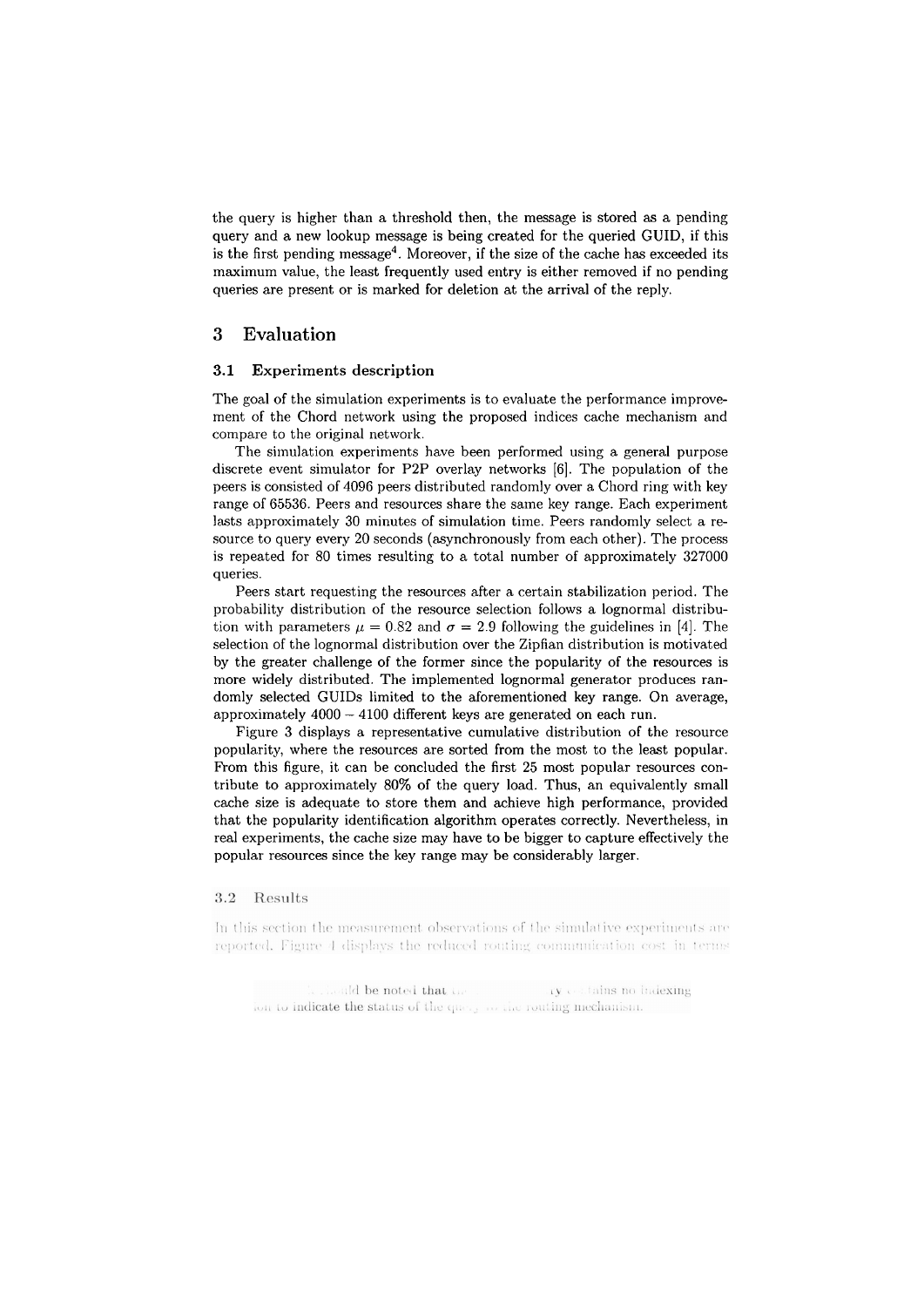

Figure 3. Cumulative resource popularity distribution.

of the original Chord network, as a function of the expiration timeout. Two different experiment have been selected:

- 1. Experiment A, where the FREQUENCY\_THRESHOLD is 5, the maximum cache size is set to 80 and the frequency counter is reset every 200 seconds.
- 2. Experiment B, where the FREQUENCY\_THRESHOLD is 3, the maximum cache size is set to 300 and the frequency counter is reset every 100 seconds.

We can observe that the total communication load for query routing can be considerably reduced using the caching mechanism down to 50% of the original load.



Figure 4. Cache routing load as a percentage of the original Chord network

Moreover, peers responsible for popular resources may become "hot spots" and potential bottlenecks of the system. By utilizing the cache mechanism the road ior replying to the queries is getting more evenly distributed. Figure 5(a) displays the load balance in the original Chord network, while Figure 5(b) shows the query replying in the cache-enhanced Chord network. It should be noted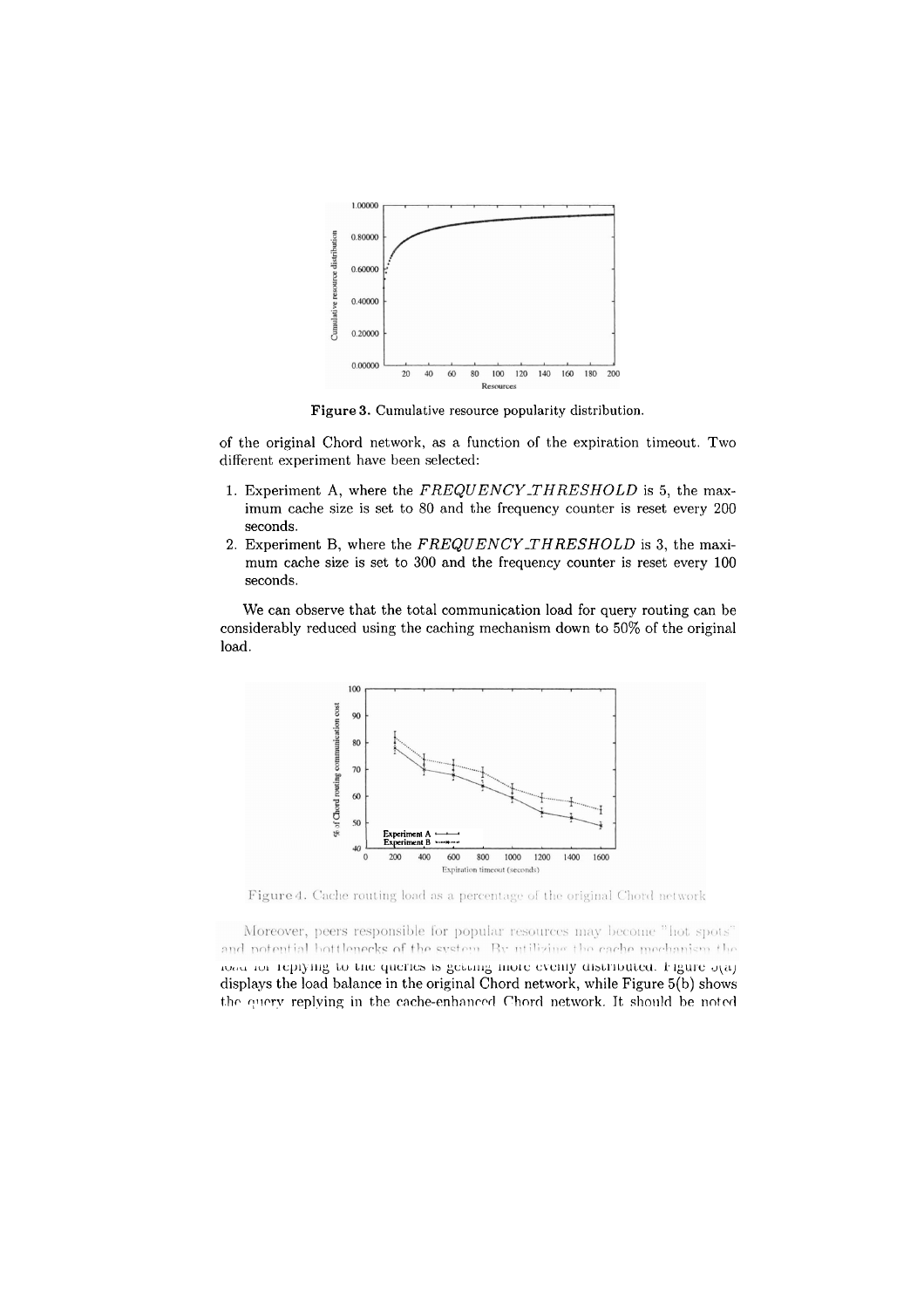that the vertical axis is logarithmically scaled. Moreover, many peers reply with cached values which are not considered in this figure.



**Figure** 5. Load distribution for replying queries.

## **4** Related **work**

OceanStore [ll] is a P2P storage system built 011 top of Tapestry **[29]** to take advantage of its scalahle lookup capabilities. However, OceanStore, employs an additional probabilistic mechanism based on attenuated Bloom Filters [3], resulting to a hybrid solution for improving Tapestry's routing performance when the popularity of the queries is not uniform [22]. In the context of the OceanStore algorithm, the first Bloom filter (located at position '0') is a record of the objects contained locally on the current node. The ith Bloom filter is the union of all of the Bloom filters for all of the nodes a distance  $i$  through any path from the current node. **An** attenuated Bloom filter is stored for each directed edge in the network. **A** query is routed along the edge whose filter indicates the presence of the object at the smallest distance. When the fast probabilistic algorithm fails to provide the requested results, OceanStore activates the Tapestry routing mechanism to forward the request to the final destination. However, the routing cost is increased when Bloom Filters provide false replies. Moreover, the maintenance of two different overlay networks increases considerably the operational cost of the system (both overlays are based on proactive mechanisms).

Hybrid PIER [14] is an overlay network designed to improve the performance of PIER [10] when looking up for popular resources. It is composed of two components. (i) an UltraPeer-based Cuutella network<sup>5</sup> and (ii), a structured Content Addressable Network (CAN) [21] where only UltraPeers participate. l. and particles are the contract of the contract of the contract of the contract of the contract of the contract of the contract of the contract of the contract of the contract of the contract of the contract of the contr

identity and pul as into the large . al c

Dased on Gnutella v0.6 protocol.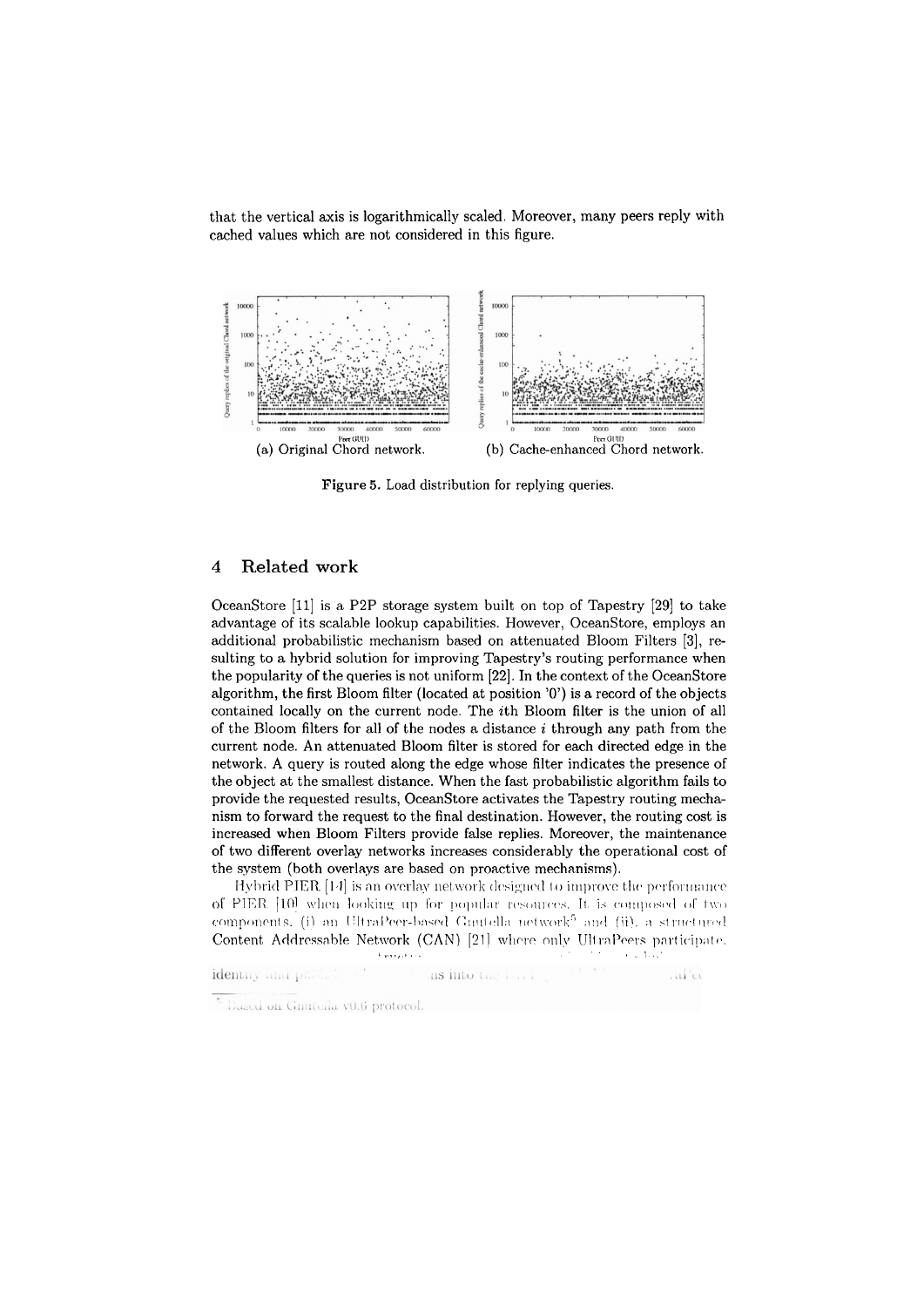The search algorithm uses flooding techniques for locating popular items, and structured (DHT) search techniques for locating rare items.

Caching mechanisms have been also utilized in P2P storage systems such as PAST [25], which is deployed on top of Pastry, a structured overlay network. The goals of the caching mechanism in PAST are (i) to minimize client access latencies, (ii) to maximize the query throughput and (iii) to balance the query load in the system. However, the utilized caching management system deals with the stored content and not with the indexing mechanism, which is the focus of this paper.

In addition, the use of caching has been investigated for the case of unstructured P2P overlay networks. Markatos [17] exploits network locality in unstructured networks (i.e. Gnutella) using caching mechanisms. Peers cache received replies and provide them to other peers sending similar queries instead of further forwarding the queries. Therefore, the overall traffic is reduced. Similarly, Liu et al.  $[12]$  investigate the reduced traffic and response time when caching the results, using simulation based experiments. Boykin et al. [4] study the statistical properties of queries in Gnutella-like systems and provide analytical results on query cache performance.

## 5 Conclusions

While caching has been extensively used in Web technologies and in unstructured P2P overlay networks, it has not received sufficient attention for structured P2P network approaches. The adequacy of caching popular indices in intermediate peers along the paths towards the responsible indexing peer(s) for structured networks is demonstrated in this paper.

The proposed caching mechanism reduces significantly the routing cost in structured P2P networks. Compared to alternative proposals, the achieved performance improvement is combined with a set of attractive features. Since the mechanism is locally applied to peers it can be incrementally deployed. Moreover, there is no need to introduce multiple specialized overlay networks operating in parallel or additional protocols to update the cached information.

Though this work identifies the critical parameters that have to be considered for the caching problem, there are several issues that can be further developed. Selecting the optimal values for the critical parameters can improve even further the observed performance. Moreover, a mechanism to adapt the values of the parameters to the dynamics of the network has significant practical and theoretical interest. Finally, different cache operation algorithms may provide better results in certain scenarios. The problem requires further analytical investigation In understand botter its dynamics,

#### Acknowledgements

This work has been performed partially in the context of the project Premium "Preis- und Erlsmodelle im Internet - Umsetzung und Marktchancen" where TU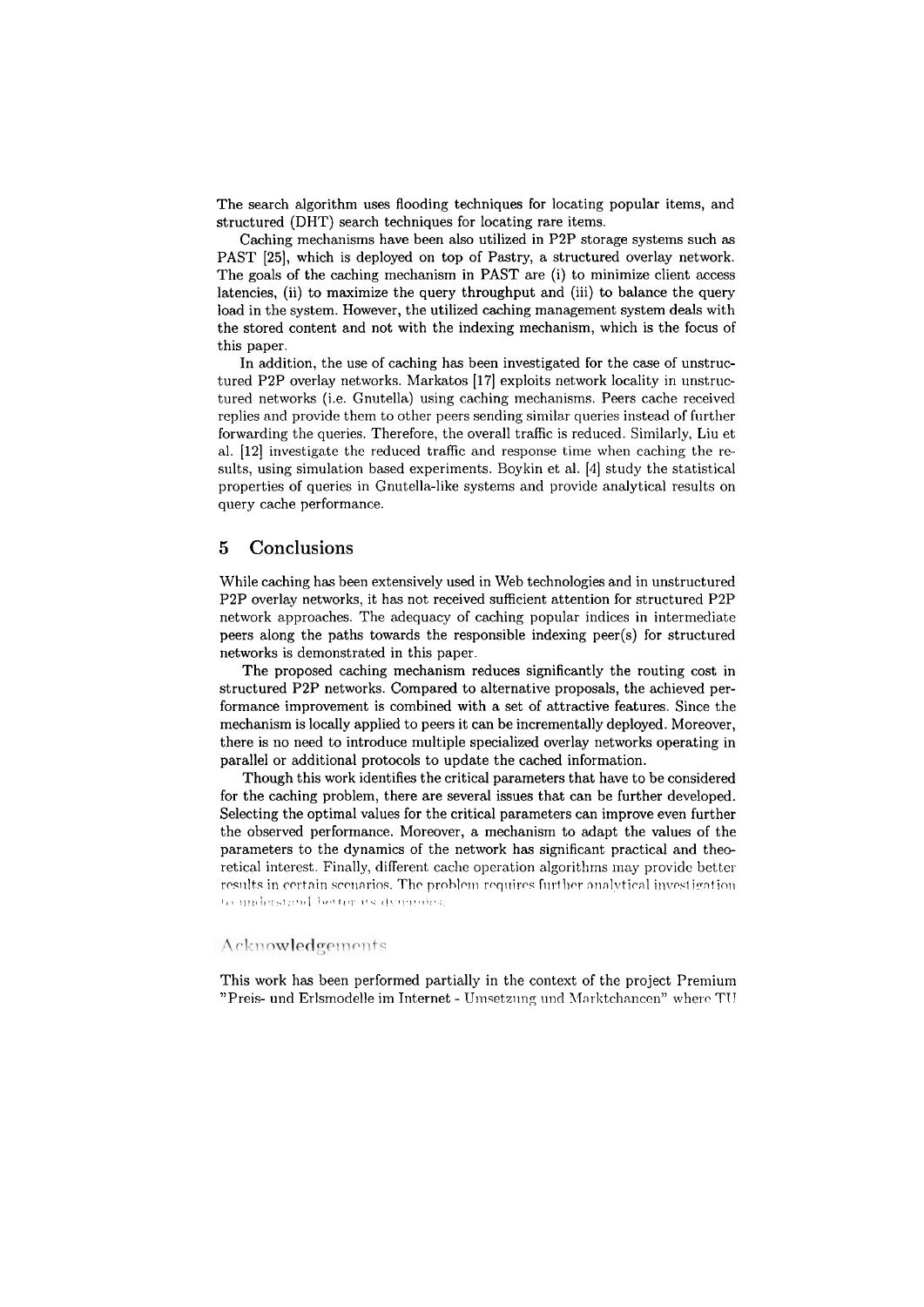Darmstadt has been funded by the German Bundesministerium fuer Bildung und Forschung (BMBF).

## References

- 1. Martin Arlitt, Rich F'riedrich, and Tai Jin. Performance evaluation of Web proxy cache replacement policies. *Performance Evaluation,* 39(1-4):149-164, 2000.
- 2. Hari Balakrishnan, M. Frans Kaashoek, David Karger, Robert Morris, and Ion Stoica. Looking up Data in P2P Systems. *Communications of the ACM,* 46(2):43- 48, 2003.
- 3. Burton H. Bloom. Space/time trade-offs in hash coding with allowable errors. *Communicatiom of the ACM,* 13(7):422-426, 1970.
- 4. P. Oscar Boykin, Jesse S.A. Bridgewater, and Vwani Roychowdhury. Statistical Properties of Query Strings. Preprint, January 2004.
- 5. N.G. De Bruijn. A combinatorial problem. In *Proceedings of the Koninklije Nederlandse Academie van Wetenshapen,* pages 758-764, 1946.
- 6. Vasilios Darlagiannis, Andreas Mauthe, Nicolas Liebau, snd Ralf Steinmetz. An Adaptable, Role-based Simulator for P2P Networks. In *Pmceedings* of *the International Conference on Modeling, Simulation und Visualization Methocis,* pages 52-59, June 2004.
- 7. Vasilios Darlagiannis, Andreas Mauthe, and Ralf Steinmetz. Overlay Design Mechanisms for Heterogeneous, Large Scale, Dynamic P2P Systems. *Journal of Networh und System Management,* 12(3):371-395, 2004.
- Vasilios Darlagiannis, Andreas Mauthe, and Ralf Steinmetz. Optimizing Overlay Network Stability using Burn-In Methods. Submitted for publication, March 2005.
- 9. Krishna P. Gummadi, Richard J. Dunn, Stefan Saroiu, Steven D. Gribble, Henry M. Levy, and John Zahorjan. Measurement, Modeling, and Analysis of Peer-to-Peer File Sharing Workload. In *Proceedings of 19th ACM Symposium on Operating Systems Principles,* October 2003.
- 10. Ryan Huebsch, Joseph M. Hellerstein, Nick Lanham, Boon Thau Loo, Scott Shenker, and Ion Stoica. Querying the Internet with PIER. In *Proceedings of VLDB'OS,* September 2003.
- 11. John Kubiatowicz, David Bindel, Yan Chen, Steven Czerwinski, Patrick Eaton, Dennis Geels, Ramakrishna Gummadi, Sean Rhea, Hakim Weatherspoon, Chris Wells, and Ben Zhao. OceanStore: an Architecture for Global-scale Persistent Storage. In *Proceedings of the 9th International Conference on Architectuml Sup*port for Programming Languages and Operating Systems, pages 190–201. ACM Press, 2000.
- 12. Yunhao Liu, Li Xiao, and Lionel M. Ni. Building a Scalable Bipartite P2P Overlay Network. In *Proceedings of the 18th International Parallel and Distributed Processing Symposium,* April 2004.
- 13. Dmitri Loguinov, Anuj Kumar, Vivek Rai, and Sai Ganesh. Graph-Theoretic Analysis of Structured Peer-to-Peer Systems: Routing Distances and Fault Re  $\frac{1}{2}$  silicace. In Proceedings of  $\frac{1}{2}$ (VI  $SIGCONNI0$ ), second 205-406, Anona 2003
- $i$  L. Boon Than Loo, Ryan Huebsch, fon Stoich, at a Joseph M. (lefter-tein, The Ca for a Hybrid P2P Search Infrastructure. In Pascesdings of the 4th International

**CONCERT CONCERT** 

Survey and Comparison of the co-Peer Overlay Natural, Schemer  $t$  recent  $\ell^{\alpha}$  and munications Survey and The stage starts 2004.

 $\sim$  and  $\sim$